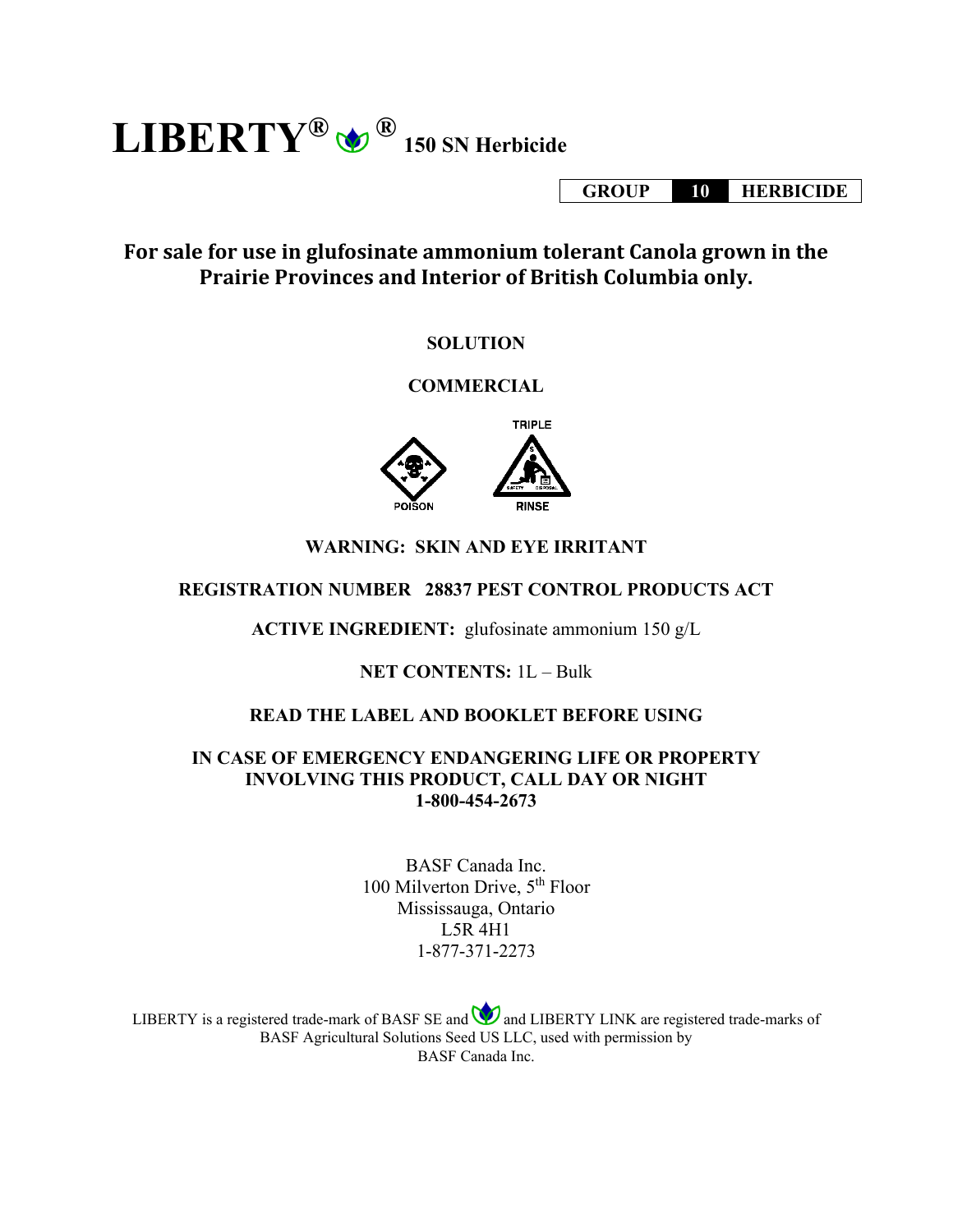**PRECAUTIONS: KEEP OUT OF REACH OF CHILDREN.** Harmful or fatal if absorbed through the skin. Harmful if swallowed. Causes eye irritation. DO NOT get in eyes, on skin or on clothing. Avoid breathing spray mist. Wash thoroughly after using and before eating, drinking or smoking.

**Protective Clothing and Equipment:** Wear a long-sleeved shirt, long pants, chemicalresistant gloves, socks and shoes, and protective eyewear (goggles or face shield) during mixing, loading, application, clean-up and repair. Gloves and protective eyewear (goggles or face shield) are not required during application within a closed cab and/or cockpit.

If used in a tank mix, follow the most protective PPE directions of the products used.

**Re-entry Restriction:** Workers should not enter treated fields within 24 hours of treatment. Do not enter or allow worker entry into treated areas during the restricted entry interval (REI) of 24 hours.

Apply only when the potential for drift to areas of human habitation or areas of human activity such as houses, cottages, schools and recreational areas is minimal. Take into consideration wind speed, wind direction, temperature inversions, application equipment and sprayer settings.

**FIRST AID:** Take container, label or product name and Pest Control Product Registration Number with you when seeking medical attention. **If swallowed:** Call a poison control centre or doctor immediately for treatment advice. Have person sip a glass of water if able to swallow. Do not induce vomiting unless told to do so by a poison control centre or doctor. Do not give anything by mouth to an unconscious person. **If in eyes:** Hold eye open and rinse slowly and gently with water for 15-20 minutes. Remove contact lenses, if present, after the first 5 minutes, then continue rinsing eye. Call a poison control centre or doctor for treatment advice. **If on skin or clothing:** Take off contaminated clothing. Rinse skin immediately with plenty of water for 15-20 minutes. Call a poison control centre or doctor for treatment advice. **If inhaled:** Move person to fresh air. If person is not breathing, call 911 or an ambulance, then give artificial respiration, preferably by mouth-to-mouth, if possible. Call a poison control centre or doctor for treatment advice.

**TOXICOLOGICAL INFORMATION:** Note to physician: If this product is ingested, endotracheal intubation and gastric lavage should be performed as soon as possible, followed by charcoal and sodium sulfate administration.

**ENVIRONMENTAL HAZARDS:** TOXIC to aquatic organisms and non-target terrestrial plants. Observe buffer zones specified under Directions for Use. Avoid spray drift to susceptible plants and USE ONLY FOR RECOMMENDED PURPOSES AND AT RECOMMENDED RATES. To reduce runoff from treated areas into aquatic habitats, avoid application to areas with a moderate to steep slope, compacted soil, or clay. Avoid application when heavy rain is forecast. Contamination of aquatic areas as a result of runoff may be reduced by including a vegetative strip between the treated area and the edge of the water body.

**STORAGE:** CANNOT be stored below freezing. If stored for 1 year or longer, shake well before using. Store the tightly closed container away from feeds, seeds, fertilizers, plants and foodstuffs. Do not use or store in or around the home. Keep in original container during storage. To prevent contamination, store this product away from food or feed.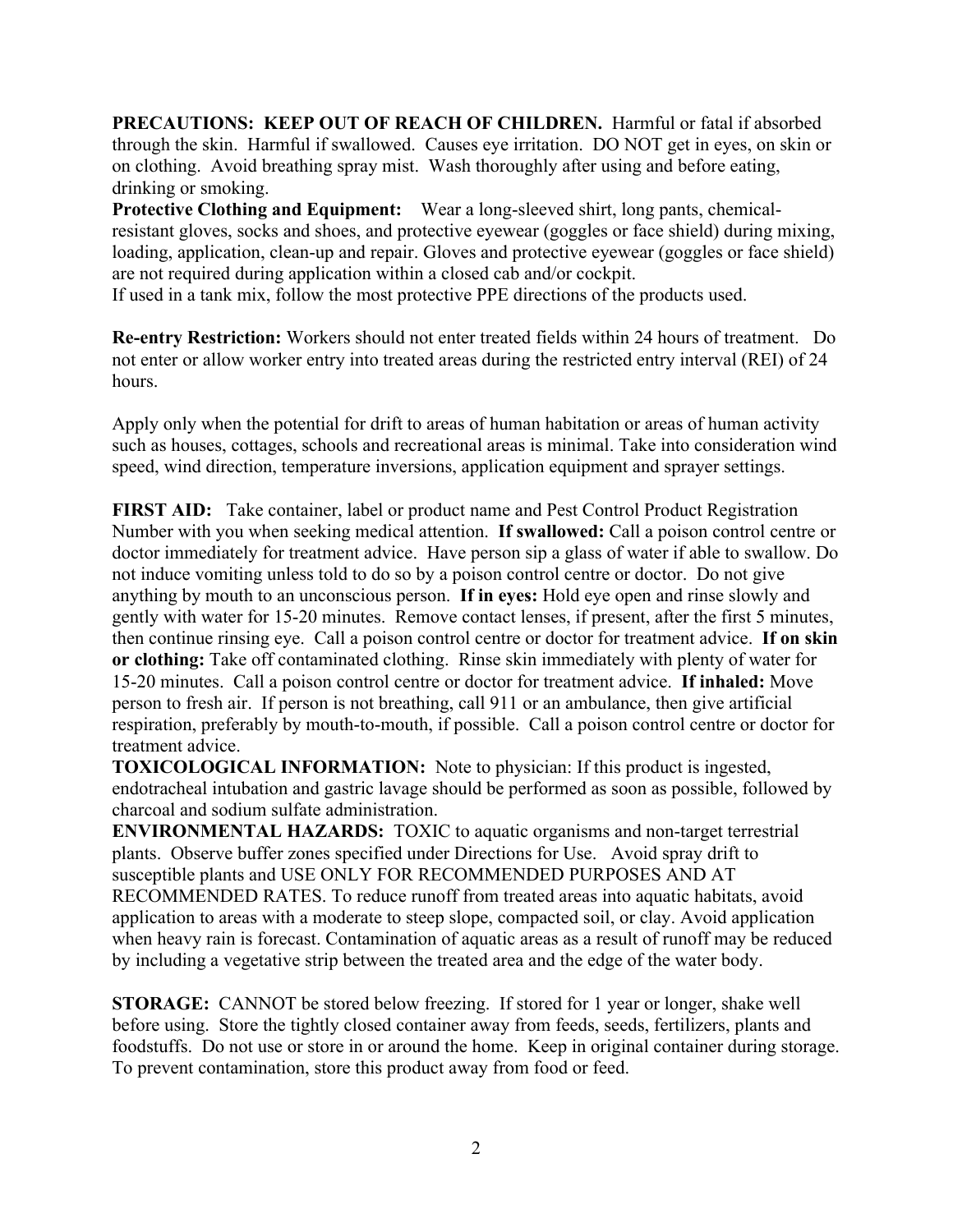**DISPOSAL: Recyclable Container Disposal (less than 23 litres):** Do not reuse this container for any purpose. This is a recyclable container, and is to be disposed of at a container collection site. Contact your local distributor/dealer or municipality for the location of the nearest collection site. Before taking the container to the collection site: 1. Triple- or pressure-rinse the empty container. Add the rinsings to the spray mixture in the tank. 2. Make the empty, rinsed container unsuitable for further use. If there is no container collection site in your area, dispose of the container in accordance with provincial requirements. **Returnable Container Disposal:** Do not reuse this container for any purpose. For disposal, this empty container may be returned to the point of purchase (distributor/dealer). **Refillable Container Disposal:** For disposal, this empty container may be returned to the point of purchase (distributor/dealer). It must be refilled by the distributor/dealer with the same product. Do not reuse this container for any other purpose. **Disposal of Unused, Unwanted Product**: For information on disposal of unused, unwanted product, contact the manufacturer or the provincial regulatory agency. Contact the manufacturer and the provincial regulatory agency in case of a spill, and for cleanup of spills. **Disposal of Unused Spray Solution:** If any spray solution remains in the tank after spraying is finished, it should be sprayed on the perimeter of the area just sprayed, away from water supplies, ditches, and irrigation canals.

**NOTICE TO USER:** This pest control product is to be used only in accordance with the directions on the label. It is an offence under the *Pest Control Products Act* to use this product in a way that is inconsistent with the directions on the label.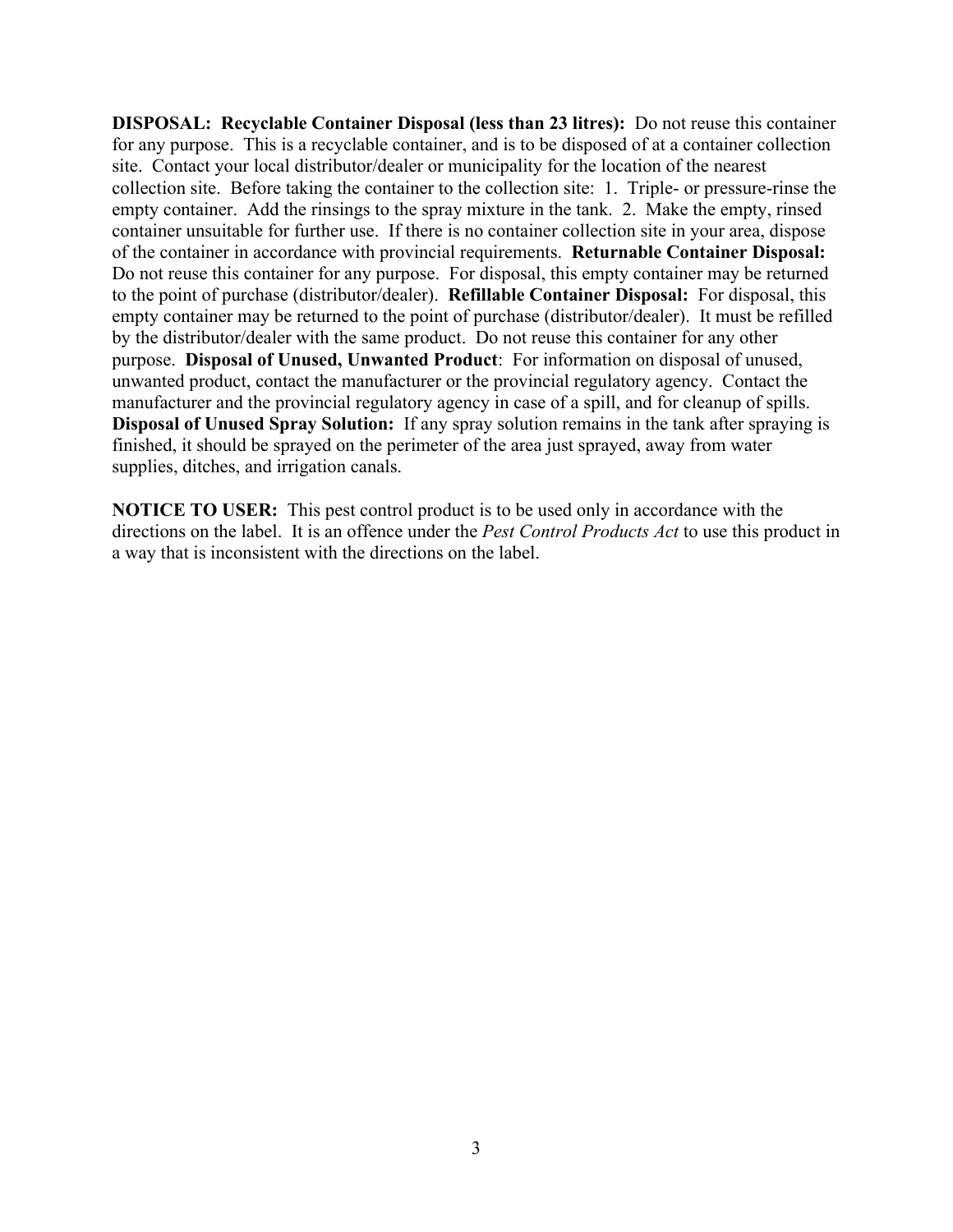**Booklet**

 $\mathbf{LIBERTY}^{\circledR}$   $\bigcirc$   $^{\circledR}$  150 SN Herbicide

**GROUP 10 HERBICIDE**

**For sale for use in glufosinate ammonium tolerant Canola grown in the Prairie Provinces and Interior of British Columbia only.**

#### **SOLUTION**

#### **COMMERCIAL**



#### WARNING: SKIN AND EYE IRRITANT

#### **REGISTRATION NUMBER 28837 PEST CONTROL PRODUCTS ACT**

**ACTIVE INGREDIENT:** glufosinate ammonium 150 g/L

**NET CONTENTS:** 1L – Bulk

## **READ THE LABEL AND BOOKLET BEFORE USING**

#### **IN CASE OF EMERGENCY ENDANGERING LIFE OR PROPERTY INVOLVING THIS PRODUCT, CALL DAY OR NIGHT 1-800-454-2673**

BASF Canada Inc. 100 Milverton Drive, 5th Floor Mississauga, Ontario L5R 4H1 1-877-371-2273

LIBERTY is a registered trade-mark of BASF SE and  $\bigcirc$  and LIBERTY LINK are registered trade-marks of BASF Agricultural Solutions Seed US LLC, used with permission by BASF Canada Inc.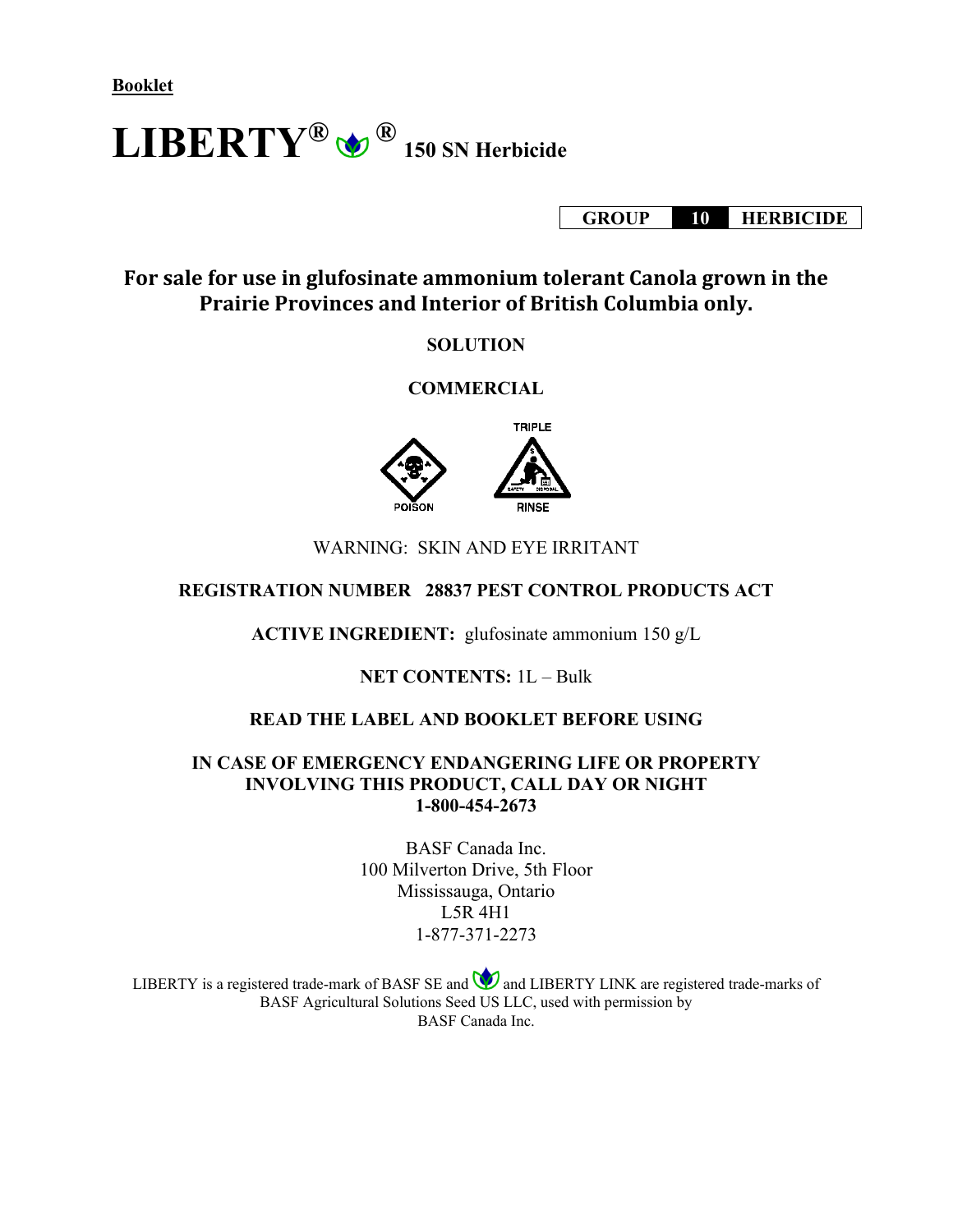# **LIBERTY 150 SN HERBICIDE**

| <b>Table of Contents:</b>  | <b>Section Number:</b>                         |    |  |  |  |
|----------------------------|------------------------------------------------|----|--|--|--|
| <b>GENERAL INFORMATION</b> | The Product                                    |    |  |  |  |
| <b>SAFETY AND HANDLING</b> | Precautions, Protective Clothing and Equipment |    |  |  |  |
|                            | First Aid and Toxicological Information        | 3  |  |  |  |
|                            | <b>Environmental Hazards</b>                   | 4  |  |  |  |
|                            | Storage                                        | 5  |  |  |  |
|                            | Disposal                                       | 6  |  |  |  |
| <b>DIRECTIONS FOR USE</b>  | Crops, Weeds, Timing and Rates                 |    |  |  |  |
|                            | <b>Tank Mixes</b>                              | 8  |  |  |  |
|                            | Herbicide Resistance Management                |    |  |  |  |
|                            | Recommendations                                | 9  |  |  |  |
|                            | Application Instructions and Precautions       | 10 |  |  |  |
|                            | Mixing Instructions                            | 11 |  |  |  |
|                            | Sprayer Cleanup                                | 12 |  |  |  |
|                            | Livestock Feeding and Preharvest Intervals     | 13 |  |  |  |
|                            | <b>Notices</b>                                 | 14 |  |  |  |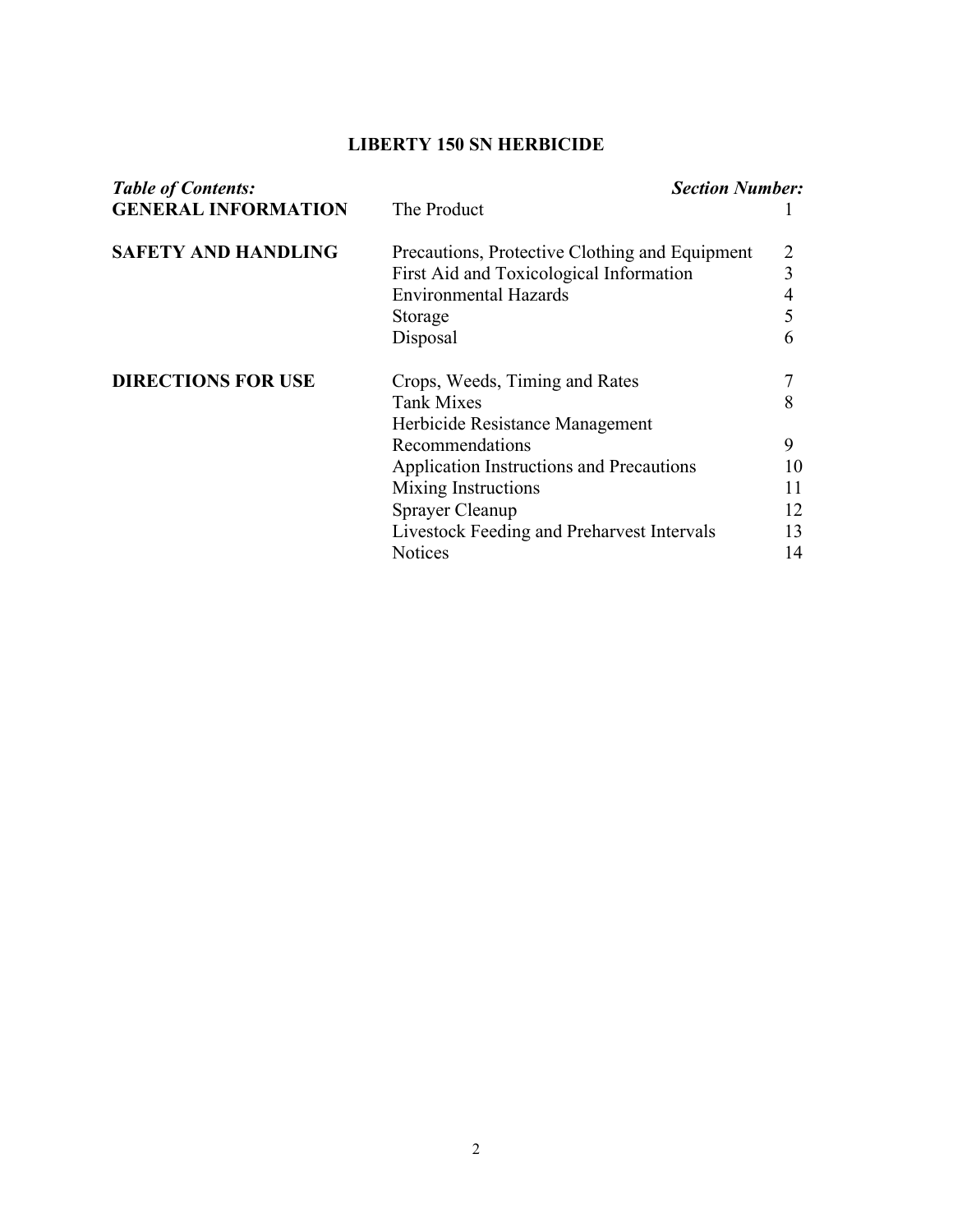## **GENERAL INFORMATION**

#### **Section 1: The Product**

- LIBERTY 150 SN Herbicide provides control of a broad spectrum of grassy and broadleaf weeds in Canola varieties or hybrids that are specially developed to be tolerant to glufosinate ammonium.
- LIBERTY 150 SN Herbicide is registered for use on glufosinate ammonium tolerant Canola varieties or hybrids [example: varieties or hybrids labelled with LibertyLink® and the  $\bullet$ symbol].
- LIBERTY 150 SN Herbicide may also be applied to glufosinate ammonium tolerant lines or varieties grown for seed production.

# **SAFETY AND HANDLING**

## **Section 2: Precautions and Protective Clothing and Equipment**

## **PRECAUTIONS:**

**KEEP OUT OF REACH OF CHILDREN.** Harmful or fatal if absorbed through the skin. Harmful if swallowed. Causes eye irritation. DO NOT get in eyes, on skin or on clothing. Avoid breathing spray mist. Wash thoroughly after using and before eating, drinking or smoking.

## **Protective Clothing and Equipment**

- Wear a long-sleeved shirt, long pants, chemical-resistant gloves, socks and shoes, and protective eyewear (goggles or face shield) during mixing, loading, application, clean-up and repair. Gloves and protective eyewear (goggles or face shield) are not required during application within a closed cab and/or cockpit.
- If used in a tank mix, follow the most protective PPE directions of the products used.

## **Re-entry Restriction**

• Workers should not enter treated fields within 24 hours of treatment. Do not enter or allow worker entry into treated areas during the restricted entry interval (REI) of 24 hours.

Apply only when the potential for drift to areas of human habitation or areas of human activity such as houses, cottages, schools and recreational areas is minimal. Take into consideration wind speed, wind direction, temperature inversions, application equipment and sprayer settings.

## **Section 3: First Aid and Toxicological Information**

**FIRST AID:** Take container, label or product name and Pest Control Product Registration Number with you when seeking medical attention.

**If swallowed:** Call a poison control centre or doctor immediately for treatment advice. Have person sip a glass of water if able to swallow. Do not induce vomiting unless told to do so by a poison control centre or doctor. Do not give anything by mouth to an unconscious person.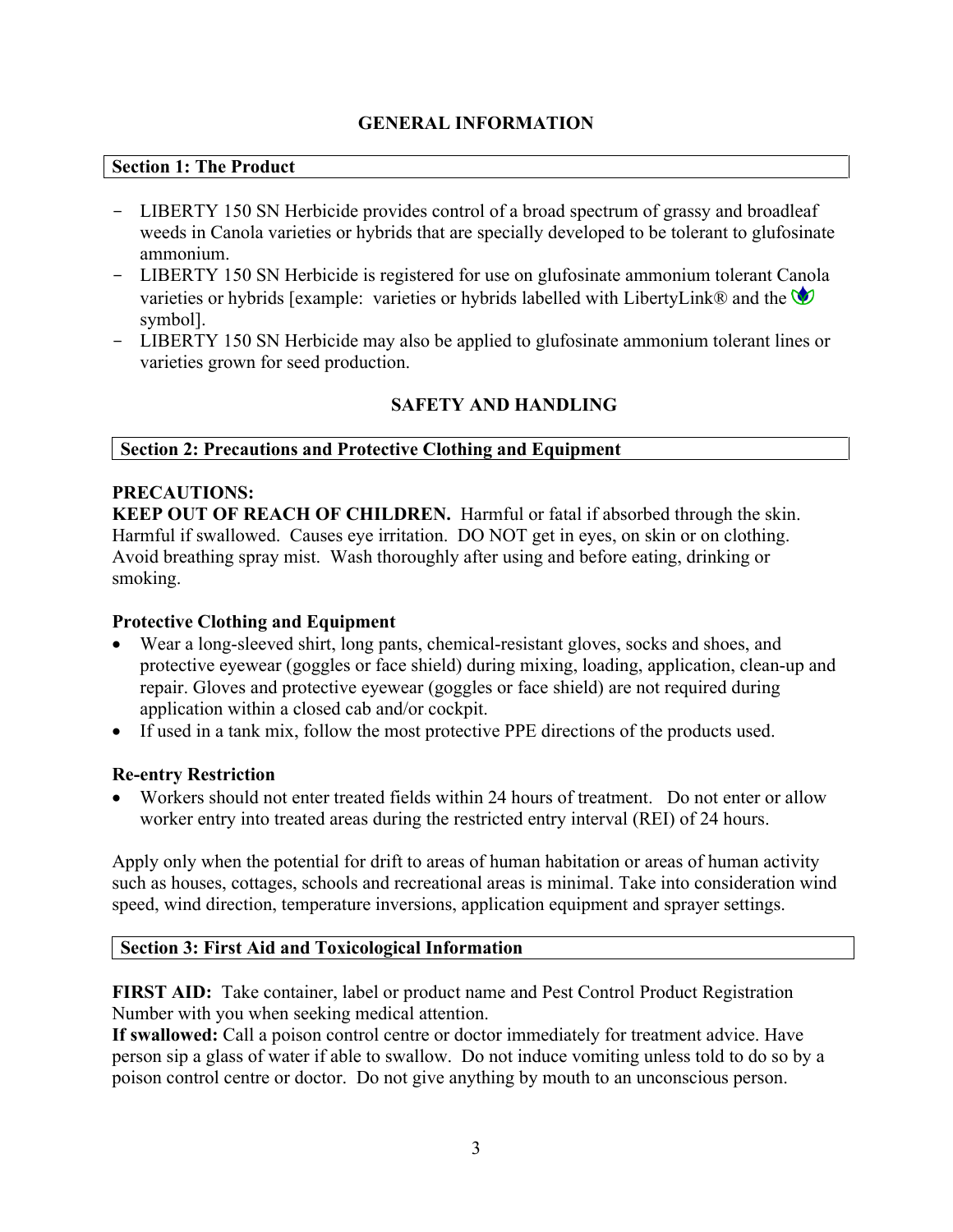**If in eyes:** Hold eye open and rinse slowly and gently with water for 15-20 minutes. Remove contact lenses, if present, after the first 5 minutes, then continue rinsing eye. Call a poison control centre or doctor for treatment advice.

**If on skin or clothing:** Take off contaminated clothing. Rinse skin immediately with plenty of water for 15-20 minutes. Call a poison control centre or doctor for treatment advice.

**If inhaled:** Move person to fresh air. If person is not breathing, call 911 or an ambulance, then give artificial respiration, preferably by mouth-to-mouth, if possible. Call a poison control centre or doctor for treatment advice.

# **TOXICOLOGICAL INFORMATION:**

NOTE TO PHYSICIAN: If this product is ingested, endotracheal intubation and gastric lavage should be performed as soon as possible, followed by charcoal and sodium sulfate administration.

#### **Section 4: Environmental Hazards**

- TOXIC to aquatic organisms and non-target terrestrial plants. Observe buffer zones specified under DIRECTIONS FOR USE.
- Avoid spray drift to susceptible plants and USE ONLY FOR RECOMMENDED PURPOSES AND AT RECOMMENDED RATES.
- To reduce runoff from treated areas into aquatic habitats, avoid application to areas with a moderate to steep slope, compacted soil, or clay.
- Avoid application when heavy rain is forecast.
- Contamination of aquatic areas as a result of runoff may be reduced by including a vegetative strip between the treated area and the edge of the water body.

## **Section 5: Storage**

- CANNOT be stored below freezing.
- If stored for 1 year or longer, shake well before using.
- Store the tightly closed container away from feeds, seeds, fertilizers, plants and foodstuffs.
- Do not use or store in or around the home.
- Keep in original container during storage.
- To prevent contamination, store this product away from food or feed.

#### **Section 6: Disposal**

## **Recyclable Container Disposal: (less than 23 litres):**

Do not reuse this container for any purpose. This is a recyclable container, and is to be disposed of at a container collection site. Contact your local distributor/dealer or municipality for the location of the nearest collection site. Before taking the container to the collection site:

- 1. Triple- or pressure-rinse the empty container. Add the rinsings to the spray mixture in the tank.
- 2. Make the empty, rinsed container unsuitable for further use.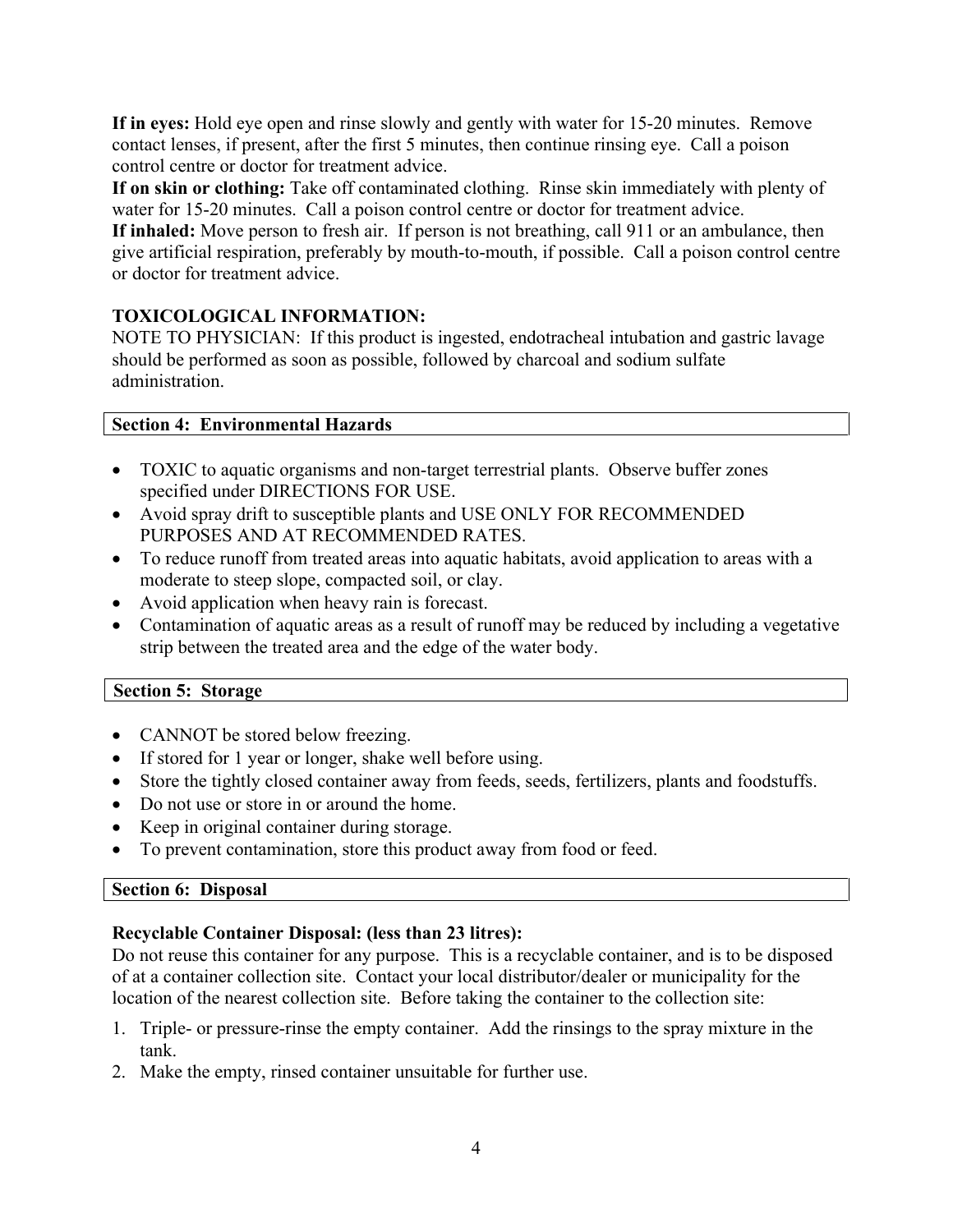If there is no container collection site in your area, dispose of the container in accordance with provincial requirements.

#### **Returnable Container Disposal:**

Do not reuse this container for any purpose. For disposal, this empty container may be returned to the point of purchase (distributor/dealer).

## **Refillable Container Disposal:**

For disposal, this empty container may be returned to the point of purchase (distributor/dealer). It must be refilled by the distributor/dealer with the same product. Do not reuse this container for any other purpose.

#### **Disposal of Unused, Unwanted Product:**

For information on disposal of unused, unwanted product, contact the manufacturer or the provincial regulatory agency. Contact the manufacturer and the provincial regulatory agency in case of a spill, and for cleanup of spills.

#### **Disposal of Unused Spray Solution:**

If any spray solution remains in the tank after spraying is finished, it should be sprayed on the perimeter of the area just sprayed, away from water supplies, ditches, and irrigation canals.

## **DIRECTIONS FOR USE**

As this product is not registered for the control of pests in aquatic systems, DO NOT use to control aquatic pests.

# **POST EMERGENT USE**

## **Section 7: Crops, Weeds, Timing and Rates**

## **CANOLA - PRAIRIE PROVINCES AND INTERIOR OF BRITISH COLUMBIA ONLY**

LIBERTY 150 SN Herbicide is registered for aerial and ground application to glufosinate ammonium tolerant Canola varieties or hybrids [example: varieties or hybrids labelled with LibertyLink® and the symbol  $\mathcal{V}_1$  grown in the Prairie Provinces and Interior of British Columbia only.

- **To assure crop safety and optimal herbicide performance, only use LIBERTY 150 SN Herbicide on glufosinate ammonium tolerant (i.e., LibertyLink) Canola grown from certified seed.**
- LIBERTY 150 SN Herbicide is not registered for use on other glufosinate ammonium tolerant crops.
- **Application of LIBERTY 150 SN Herbicide to non-tolerant Canola varieties or hybrids or other non-tolerant crops will result in severe crop injury or death of the crop.**
- Apply LIBERTY 150 SN Herbicide from the cotyledon stage up until, but prior to, early bolting stage of Canola.
- Refer to weed/rate chart in this label for application rates and weeds controlled.
- For control/suppression of late emerging weeds or if new weed germination or growth is present, re-apply LIBERTY 150 SN Herbicide.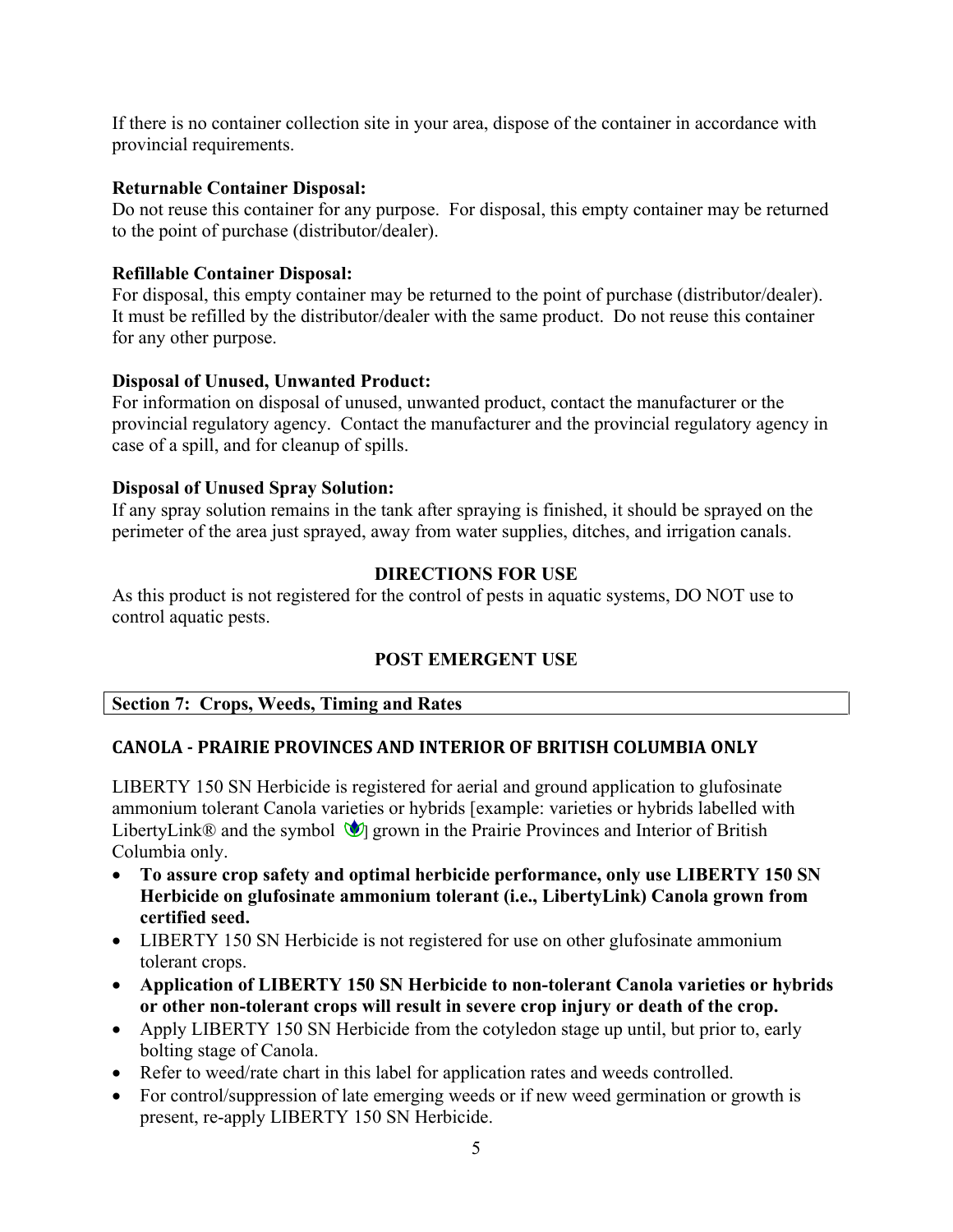- Up to three applications of LIBERTY 150 SN Herbicide, each at a maximum of 4 L/ha may be made. The third application must occur prior to the early bolting stage of Canola.
- **Do not apply more than a total of 12 L/ha per year**.
- Apply when the new weed growth is in the correct leaf stage and up until, but prior to, the bolting stage of Canola. For best results, apply to emerged, young, actively growing weeds. Weeds that emerge after application will not be controlled.
- LIBERTY 150 SN Herbicide will have an effect on weeds that are larger than the recommended leaf stage, however speed of activity and control may be reduced.
- Slight discoloration of the Canola may be visible after application. This effect is temporary and will not influence crop growth, maturity or yield.
- LIBERTY 150 SN Herbicide may also be applied to glufosinate ammonium tolerant Canola lines or varieties grown for seed production.
- For hybrid seed production Two applications are required to remove the segregating wild type plants. The first application should occur when the Canola is in the 2-4 leaf stage, the second application when the Canola plants are in the 4-6 leaf stage and the third application, if necessary, may be applied to the Canola up until, but prior to, the bolting stage. All applications of LIBERTY 150 SN Herbicide for hybrid seed production should be made at  $3.33 - 4$  L/ha.
- DO NOT contaminate irrigation or drinking water supplies or aquatic habitats by cleaning of equipment or disposal of wastes.

**SUSCEPTIBLE WEEDS:** LIBERTY 150 SN Herbicide has an effect on all weeds and crops except for those crops which are developed to be tolerant to applications of LIBERTY 150 SN Herbicide. The following weeds are susceptible to application of LIBERTY 150 SN Herbicide. Best control will be obtained when LIBERTY 150 SN Herbicide is applied in the recommended leaf stages.

| <b>WEED</b>            | <b>RECOMMENDED WEED LEAF STAGE</b> |                   |                                     |                     |   |   |   | <b>RATE</b> |             |
|------------------------|------------------------------------|-------------------|-------------------------------------|---------------------|---|---|---|-------------|-------------|
|                        | 1                                  | 2                 | 3                                   | $\overline{\bf{4}}$ | 5 | 6 | 7 | 8           | $1.33$ L/ha |
| Cow Cockle             |                                    |                   |                                     |                     |   |   |   |             |             |
| Green Foxtail          |                                    |                   |                                     |                     |   |   |   |             |             |
| <b>WEED</b>            |                                    |                   | <b>RECOMMENDED WEED LEAF STAGE</b>  |                     |   |   |   |             | <b>RATE</b> |
|                        |                                    | $\mathbf{2}$      | 3                                   | $\boldsymbol{4}$    | 5 | 6 |   | 8           | 2 L/ha      |
| <b>Barnyard Grass</b>  |                                    |                   | --------------------------          |                     |   |   |   |             |             |
| Lady's Thumb           |                                    |                   |                                     |                     |   |   |   |             |             |
| Lamb's-quarters        |                                    |                   |                                     |                     |   |   |   |             |             |
| <b>Russian Thistle</b> | Up to 8 cm height                  |                   |                                     |                     |   |   |   |             |             |
| Smartweed              |                                    |                   |                                     |                     |   |   |   |             |             |
| Stinkweed              |                                    |                   |                                     |                     |   |   |   |             |             |
| Volunteer Flax         |                                    | Up to 6 cm height |                                     |                     |   |   |   |             |             |
| Wild Mustard           |                                    |                   | ----------------------------------- |                     |   |   |   |             |             |
|                        |                                    |                   |                                     |                     |   |   |   |             |             |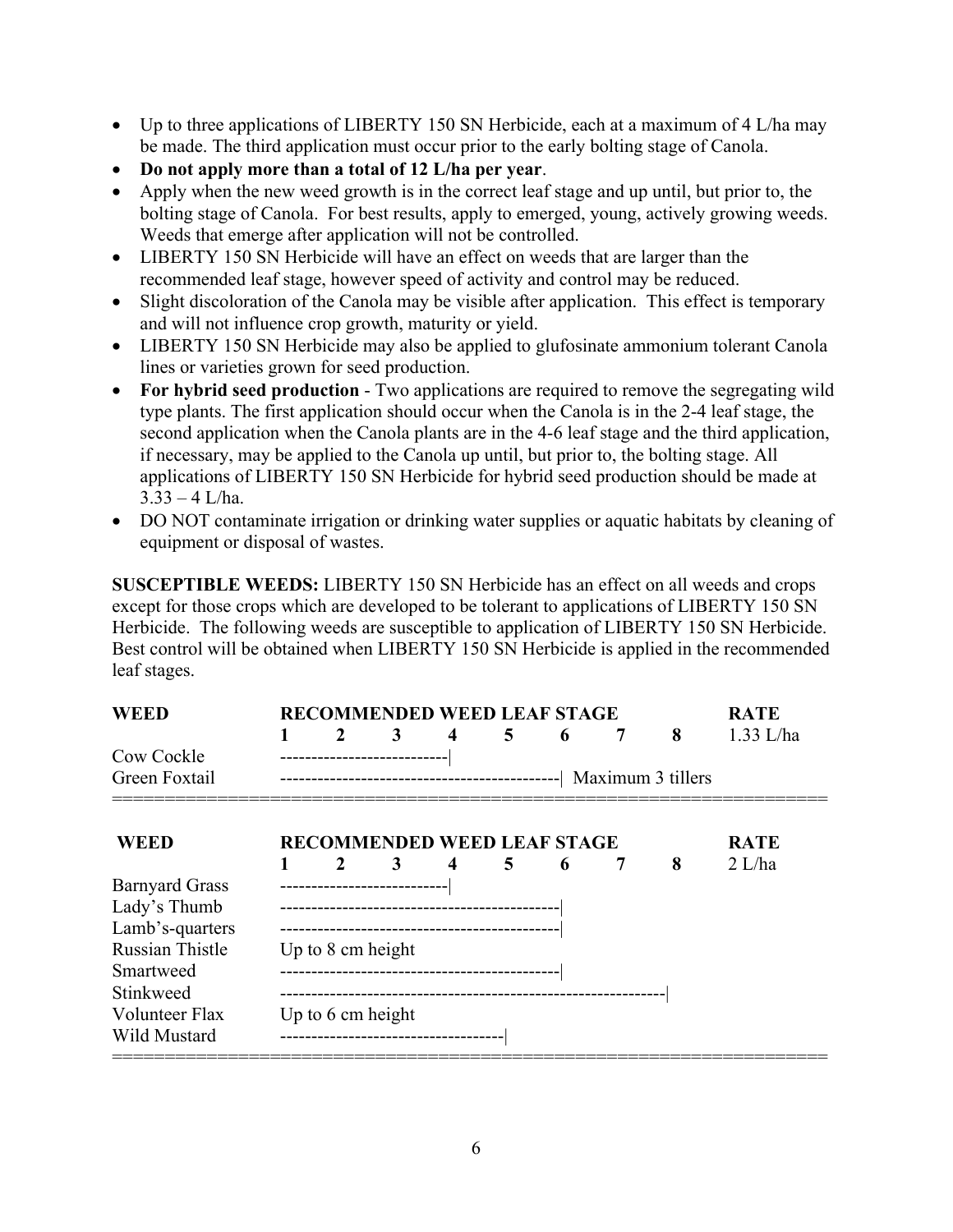| <b>WEED</b>                                                                                     |                     | <b>RECOMMENDED WEED LEAF STAGE</b>              |                         |                   |   |   |   | <b>RATE</b> |
|-------------------------------------------------------------------------------------------------|---------------------|-------------------------------------------------|-------------------------|-------------------|---|---|---|-------------|
| Canada Thistle <sup>1</sup>                                                                     | Up to 10 cm height  | 3                                               | 4                       | 5                 | 6 | 7 | 8 | $2.67$ L/ha |
| Common Chickweed -------------------------------  Leaf Pairs                                    |                     |                                                 |                         |                   |   |   |   |             |
| Hemp-nettle                                                                                     |                     | --------------------  Leaf Pairs                |                         |                   |   |   |   |             |
| Kochia                                                                                          | Up to 8 cm height   |                                                 |                         |                   |   |   |   |             |
|                                                                                                 |                     |                                                 |                         |                   |   |   |   |             |
| Quackgrass <sup>1</sup>                                                                         |                     | --------------------------                      |                         |                   |   |   |   |             |
| Redroot Pigweed ----------------------------<br>Round-leaved Mallow---------------------------- |                     |                                                 |                         |                   |   |   |   |             |
| Scentless Chamomile Up to 10 cm height                                                          |                     |                                                 |                         |                   |   |   |   |             |
| Shepherd's-purse                                                                                |                     |                                                 |                         |                   |   |   |   |             |
| Volunteer Barley <sup>2</sup> -----------------------------------  Maximum 2 tillers            |                     |                                                 |                         |                   |   |   |   |             |
| Volunteer Wheat --------------------------------  Maximum 2 tillers                             |                     |                                                 |                         |                   |   |   |   |             |
| Wild Buckwheat                                                                                  | ------------------  |                                                 |                         |                   |   |   |   |             |
| <b>WEED</b>                                                                                     |                     | <b>RECOMMENDED WEED LEAF STAGE</b>              |                         |                   |   |   |   | <b>RATE</b> |
|                                                                                                 | $\mathbf{1}$        | $\overline{2}$<br>3                             | $\overline{\mathbf{4}}$ | 5                 | 6 | 7 | 8 | 3.33 L/ha   |
| Cleavers                                                                                        | ------------ Whorls |                                                 |                         |                   |   |   |   |             |
| Dandelion                                                                                       | 1-15 cm rosette     |                                                 |                         |                   |   |   |   |             |
| Flixweed                                                                                        | Up to 10 cm height  |                                                 |                         |                   |   |   |   |             |
| Hemp-nettle                                                                                     |                     | -------------------------------  Leaf Pairs     |                         |                   |   |   |   |             |
| Jimsonweed                                                                                      |                     |                                                 |                         |                   |   |   |   |             |
| Quackgrass <sup>3</sup>                                                                         |                     |                                                 |                         |                   |   |   |   |             |
| Stork's Bill<br>Wild Oats                                                                       | ------------------- | ----------------------------  Maximum 2 tillers |                         |                   |   |   |   |             |
|                                                                                                 |                     |                                                 |                         |                   |   |   |   |             |
| <b>WEED</b>                                                                                     |                     | <b>RECOMMENDED WEED LEAF STAGE</b>              |                         |                   |   |   |   | <b>RATE</b> |
| <b>Heavy Populations</b>                                                                        | $\boldsymbol{2}$    | 3                                               | $\overline{\mathbf{4}}$ | 5                 | 6 | 7 | 8 | 3.33 L/ha   |
| Canada Thistle <sup>1</sup>                                                                     | Up to 10 cm height  |                                                 |                         |                   |   |   |   |             |
| Quackgrass <sup>1</sup>                                                                         |                     | --------------------------                      |                         |                   |   |   |   |             |
| Volunteer Barley <sup>2</sup>                                                                   |                     | --------------------------                      |                         | Maximum 2 tillers |   |   |   |             |
| Volunteer Wheat                                                                                 |                     | ---------------------------                     |                         | Maximum 2 tillers |   |   |   |             |
| Wild Buckwheat                                                                                  | ------------------  |                                                 |                         |                   |   |   |   |             |
| <b>WEED</b>                                                                                     |                     | <b>RECOMMENDED WEED LEAF STAGE</b>              |                         |                   |   |   |   | <b>RATE</b> |
|                                                                                                 | 2<br>1              | 3                                               | 4                       | 5                 | 6 | 7 | 8 | $4$ L/ha    |
| Canada Thistle <sup>4</sup>                                                                     |                     | Up to 10 cm height                              |                         |                   |   |   |   |             |
| Jimsonweed <sup>5</sup>                                                                         |                     |                                                 |                         |                   |   |   |   |             |
| Quackgrass <sup>6</sup>                                                                         |                     | --------------------------                      |                         |                   |   |   |   |             |
| Japanese Brome <sup>7</sup>                                                                     |                     |                                                 |                         |                   |   |   |   |             |
| Downy Brome <sup>7</sup>                                                                        |                     |                                                 |                         |                   |   |   |   |             |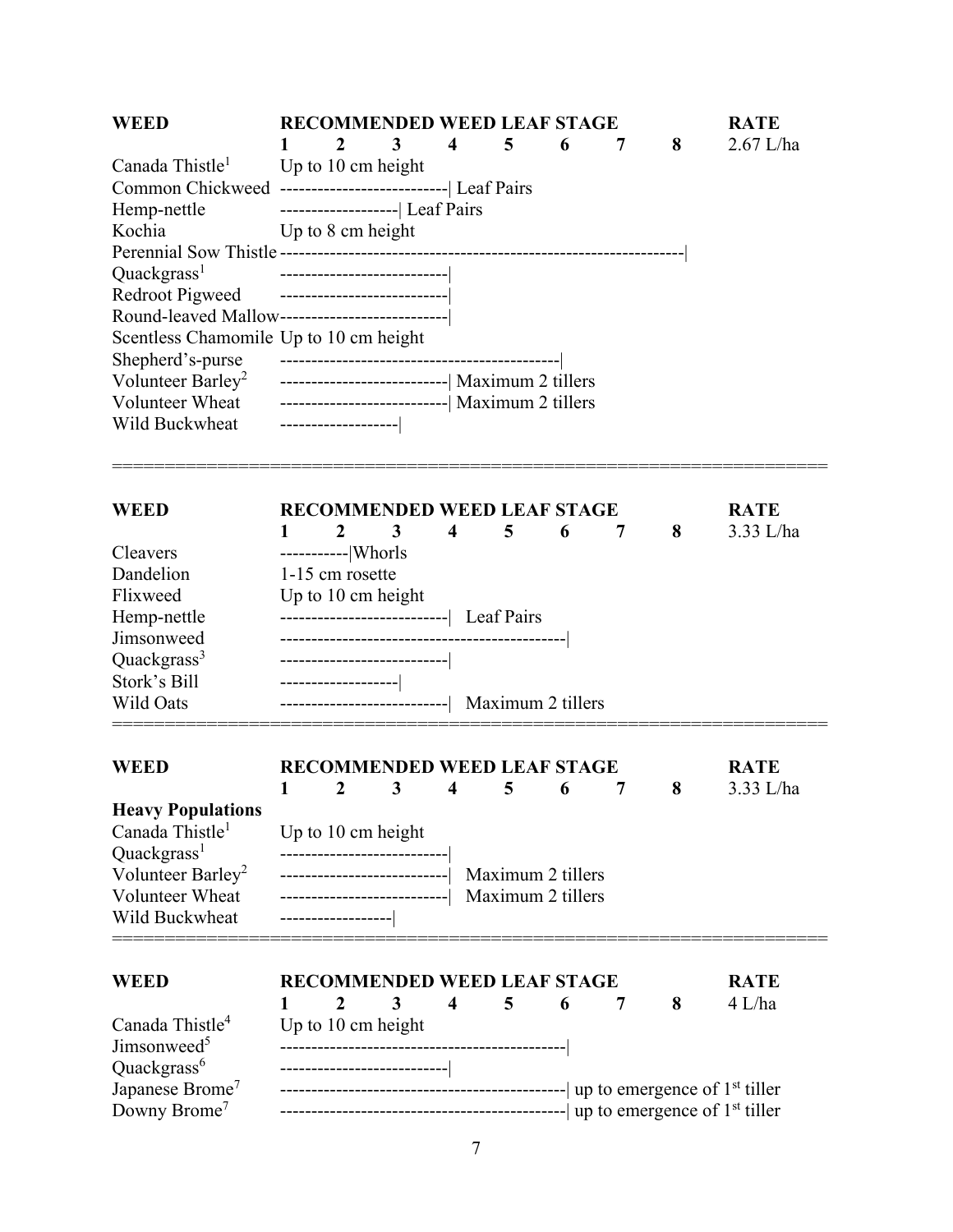==================================================================== <sup>1</sup> Top Growth Suppression Only

 $2$  Suppression Only

3 Improved Top Growth Control

- 4 Better Top Growth Suppression
- <sup>5</sup> Improved Control
- <sup>6</sup> Season Long Control for Heavy Populations

<sup>7</sup> Spring-germinated Brome Only; best results are obtained after a pre-seed or burndown application with a glyphosate herbicide.

#### **Section 8: Tank Mixes**

- Do not tank mix LIBERTY 150 SN Herbicide with herbicides, fertilizers or chemical additives unless recommended on this label.
- When applied as a tank-mix combination, read and observe all label directions, including rates, personal protective equipment, restrictions and precautions for each product used in the tank-mix. Always use in accordance with the most restrictive label restrictions and precautions.
- Tank mix partners may have additional restrictions for leaf staging.
- For enhanced activity LIBERTY 150 SN Herbicide may be tank mixed with the following products.

| <b>TANK MIX PRODUCT</b>                | <b>RATE</b> | <b>DIRECTIONS</b>                                                                                                                                                                                                                                                                                                                                                                                                                                                                                                                                                                                                                                                                              |
|----------------------------------------|-------------|------------------------------------------------------------------------------------------------------------------------------------------------------------------------------------------------------------------------------------------------------------------------------------------------------------------------------------------------------------------------------------------------------------------------------------------------------------------------------------------------------------------------------------------------------------------------------------------------------------------------------------------------------------------------------------------------|
| Centurion®<br><sub>or</sub><br>Select® | $63$ mL/ha  | For control of Volunteer Barley and Wild Oats,<br>apply LIBERTY 150 SN Herbicide at a rate of<br>$2.67 - 4.0$ L/ha plus Centurion or Select at 63<br>mL/ha with adjuvant as recommended on the<br>Centurion or Select label. Apply when the weeds<br>are in the 1-4 leaf stage with a maximum of 2<br>tillers.                                                                                                                                                                                                                                                                                                                                                                                 |
| Centurion®<br><sub>or</sub><br>Select® | $190$ mL/ha | For control of weed species listed on the<br>LIBERTY 150 SN Herbicide and Centurion or<br>Select labels plus foxtail barley, spring-<br>germinated Japanese and downy brome apply<br>LIBERTY 150 SN Herbicide at a rate of $3.33 -$<br>4.0 L/ha in tank mixture with Centurion or Select<br>at 190 mL/ha and adjuvant as recommended on<br>the Centurion or Select label. Apply when the<br>weeds are at growth stages listed on the<br>LIBERTY 150 SN Herbicide, Centurion and<br>Select labels, foxtail barley is at the 1-4 leaf stage<br>with a maximum of 2 tillers and spring-<br>germinated Japanese and downy brome are at the<br>1- to 6-leaf up to the emergence of the $1st$ tiller |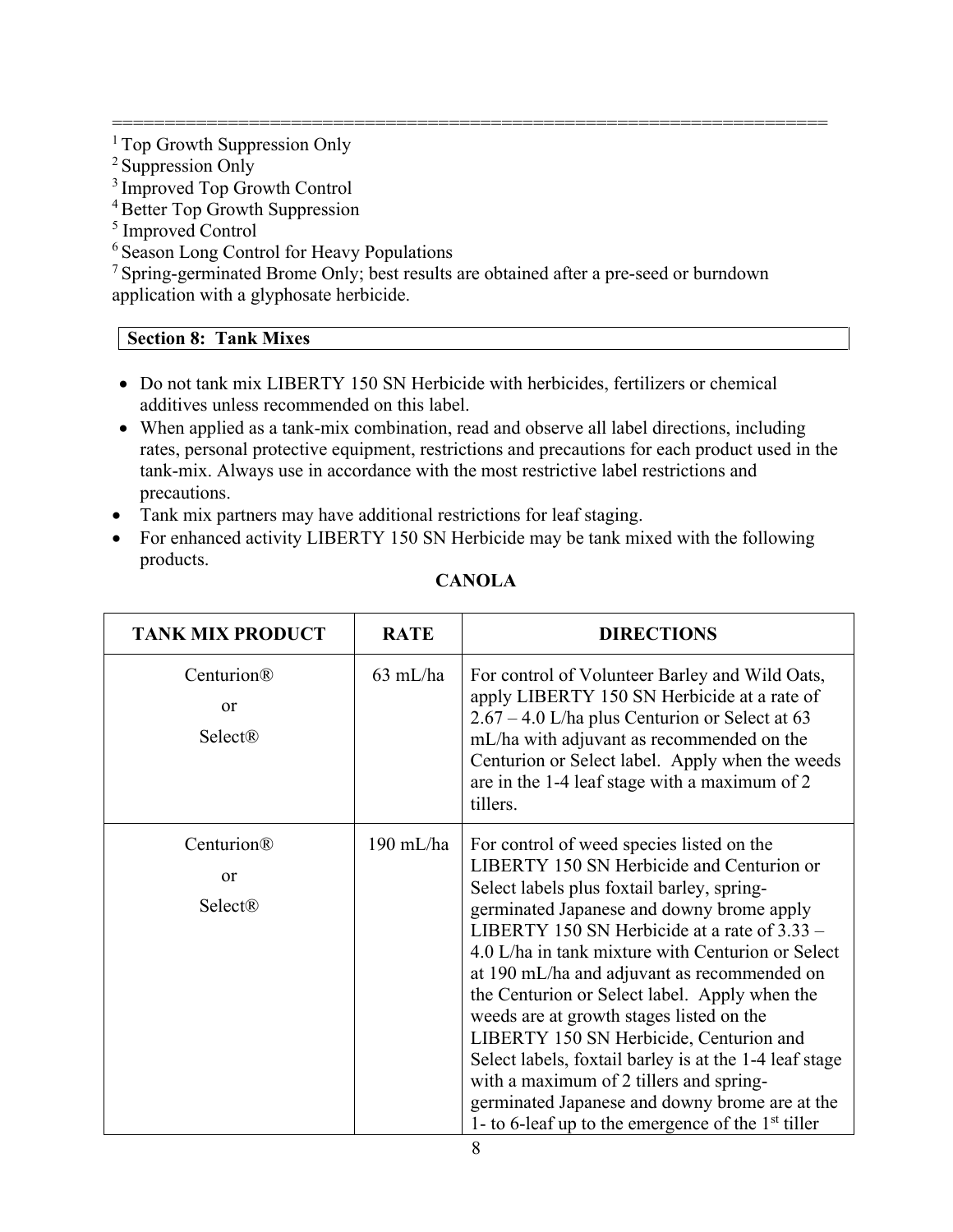|                                                                                                 |                                                                               | stage.                                                                                                                                                                                                                                                                                                                                                                                                                                                                                                                                                                                                   |
|-------------------------------------------------------------------------------------------------|-------------------------------------------------------------------------------|----------------------------------------------------------------------------------------------------------------------------------------------------------------------------------------------------------------------------------------------------------------------------------------------------------------------------------------------------------------------------------------------------------------------------------------------------------------------------------------------------------------------------------------------------------------------------------------------------------|
| Facet <sup>®</sup> L<br>$^{+}$<br>Merge®                                                        | $0.28 -$<br>$0.56$ L/ha<br>$+$<br>$0.5 - 1.0$<br>L/ha                         | For enhanced and more consistent control of<br>cleavers from the 1 to 6 whorl stage, apply<br>LIBERTY 150 SN Herbicide at a rate of 3.33 -<br>4 L/ha plus Facet L at 0.28 L/ha. Higher rates of<br>Facet L $(0.42 - 0.56 \text{ L/ha})$ will provide<br>suppression of secondary flushes of cleavers.<br>Use the 0.56 L/ha rate when cleaver densities are<br>high, when staging is late or for improved<br>residual control. Apply in 100 L/ha of water with<br>Merge Adjuvant at a rate of 0.5 to 1 L/ha.<br>Application should be made from the cotyledon<br>to 6 true leaf stage of the canola crop. |
| Facet <sup>®</sup> L<br>$^{+}$<br>Centurion®<br>$+$<br>Amigo <sup>®</sup> or Merge <sup>®</sup> | $0.28 -$<br>$0.56$ L/ha<br>$^{+}$<br>$63 -$<br>190 mL/ha<br>$+$<br>$0.5$ L/ha | For enhanced and more consistent control of<br>cleavers from the 1 to 6 whorl stage and annual<br>grasses, apply LIBERTY 150 SN Herbicide at a<br>rate of $3.33 - 4$ L/ha plus Facet L at $0.28 -$<br>$0.56$ L/ha plus Centurion at $63 - 190$ mL/ha.<br>Apply in 100 L/ha of water with Amigo or Merge<br>Adjuvant at 0.5 L/ha. Application should be<br>made from the cotyledon to 6 true leaf stage of<br>the canola crop.                                                                                                                                                                            |

#### **Section 9: Herbicide Resistance Management Recommendations**

For resistance management, LIBERTY 150 SN Herbicide is a Group 10 herbicide. Any weed population may contain or develop plants naturally resistant to LIBERTY 150 SN Herbicide and other Group 10 herbicides. The resistant biotypes may dominate the weed population if these herbicides are used repeatedly in the same field. Other resistance mechanisms that are not linked to site of action, but specific for individual chemicals, such as enhanced metabolism, may also exist. Appropriate resistance-management strategies should be followed.

To delay herbicide resistance:

- **-** Where possible, rotate the use of LIBERTY 150 SN Herbicide or other Group 10 herbicides within a growing season (sequence) or among growing seasons with different herbicide groups that control the same weeds in a field.
- **-** Use tank mixtures with herbicides from a different group when such use is permitted. To delay resistance, the less resistance-prone partner should control the target weed(s) as effectively as the more resistance-prone partner.
- **-** Herbicide use should be based on an integrated weed management program that includes scouting, historical information related to herbicide use and crop rotation, and considers tillage (or other mechanical control methods), cultural, (for example, higher crop seeding rates; precision fertilizer application method and timing to favour the crop and not the weeds), biological (weed-competitive crops or varieties) and other management practices.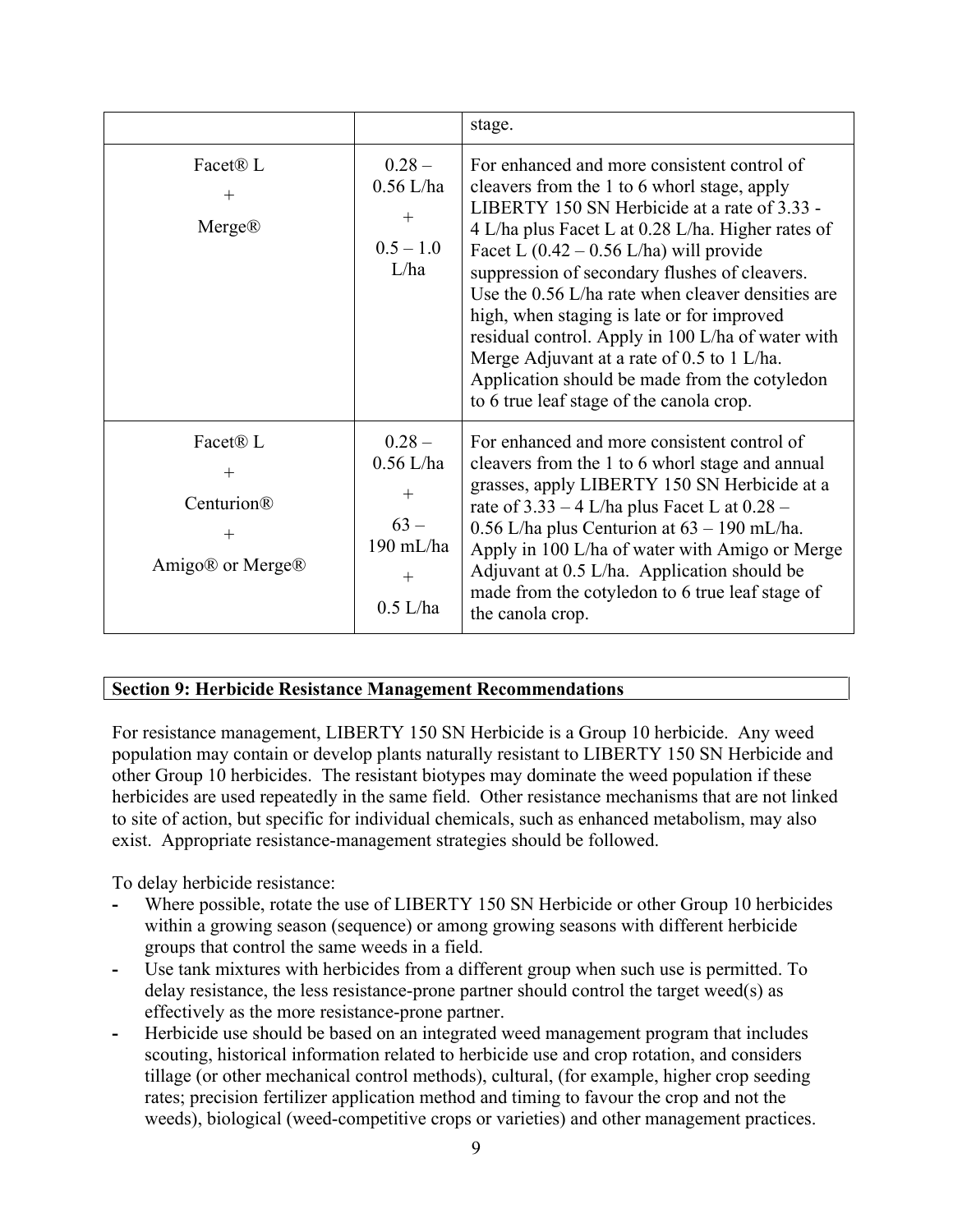- **-** Monitor weed populations after herbicide application for signs of resistance development (for example, only one weed species on the herbicide label not controlled). If resistance is suspected, prevent weed seed production in the affected area if possible by an alternative herbicide from a different group. Prevent movement of resistant weed seeds to other fields by cleaning harvesting and tillage equipment when moving between fields, and planting clean seed.
- **-** Have suspected resistant weed seeds tested by a qualified laboratory to confirm resistance and identify alternative herbicide options.
- **-** Contact your local extension specialist or certified crop advisors for any additional pesticide resistance-management and/or integrated weed-management recommendations for specific crops and weed biotypes.

For further information or to report suspected resistance, contact BASF at 1-877-371-2273 or at [www.agsolutions.ca.](file://BASFAD.BASF.NET/GLOBAL/GLOBAL/2074-BASCA/MISSISSAUGA/AGRO/AGROREG/DATA/ALICE/Approved%20Labels/PMRA%20Approved%20E-Labels/2019/Chris%20Headon/www.agsolutions.ca)

## **Section 10: Application Instructions and Precautions**

# **APPLICATION INSTRUCTIONS:**

- The speed of action of LIBERTY 150 SN Herbicide is influenced by environmental factors. At cool temperatures (below 10° C), poor moisture and low humidity, the speed of action may be reduced. Generally, visual symptoms appear 2-4 days after application.
- For best results, apply to emerged, young, actively growing weeds. Weeds that emerge after application will not be controlled.
- LIBERTY 150 SN Herbicide will have an effect on weeds that are larger than the recommended leaf stage, however speed of activity and control may be reduced.
- LIBERTY 150 SN Herbicide works primarily as a contact herbicide. Thorough coverage of the weeds to be controlled is essential.
- When a rate range is given the higher rate should be utilized:
	- 1. when the weed or crop growth is dense;
	- 2. when the weeds are large and/or mature i.e., advanced leaf stages and plant height;
	- 3. when the environmental conditions are cool and dry.
- Refer to Section 7 for weeds controlled.

# **Ground Application Instructions:**

- Ensure that all circuits (pipes, booms etc.) have the correct LIBERTY 150 SN Herbicide / water concentration before application is started.
- Apply LIBERTY 150 SN Herbicide in a minimum of 110 L/ha of water, at a pressure of 275 kPa and at a ground speed of 6-8 kph. If check valves are used, apply at 310 kPa. The use of 80° or 110° flat fan nozzles is highly recommended for optimum spray coverage and canopy penetration.
- Application of the spray at a 45° angle forward will result in better spray coverage. Refer to Sections 7 and 8 for the correct rate and timing of application.

# **Aerial Application Instructions:**

• Apply only by fixed-wing or rotary aircraft equipment which has been functionally and operationally calibrated for the atmospheric conditions of the area and the application rates and conditions of this label.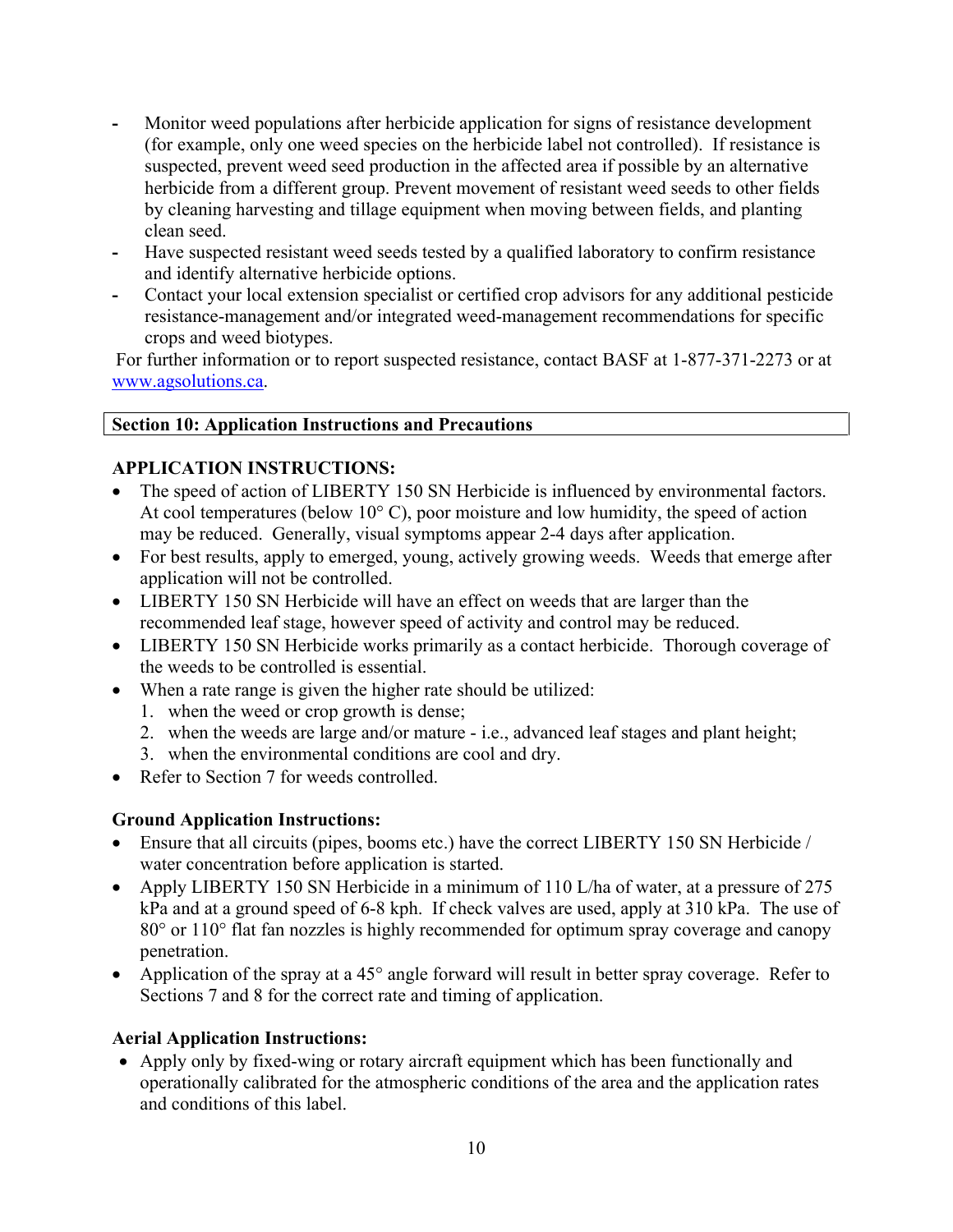- Label rates, conditions and precautions are product specific. Read and understand the entire label before opening this product. Apply only at the rate recommended for aerial application on this label. Where no rate for aerial application appears for the specific use, this product cannot be applied by any type of aerial equipment.
- Exercise extreme caution during the aerial application of any insecticide, herbicide or fungicide. Drift of pesticides is not always visible with the human eye. Small droplets may drift into sensitive areas without obvious signs of danger. Follow these directions precisely.
- When applying LIBERTY 150 SN Herbicide by aircraft, uniform spray coverage is essential. Applicators are required to use the correct combination of spray nozzle tips, nozzle placement and spray pressures which will provide a coarse droplet size distribution with a volume mean diameter greater than 350 microns. Do not use raindrop nozzles. To avoid streaked, uneven or overlapped application, use appropriate marking devices.
- **Post-emergent Use in Glufosinate Ammonium Tolerant Canola Water Volume:** Apply LIBERTY 150 SN Herbicide in a minimum of 55 L/ha of water only.

# **APPLICATION PRECAUTIONS**

- Weed control may be reduced when heavy dew, fog or mist is present at the time of application.
- Uniform, thorough spray coverage is important to achieve consistent weed control.
- Crop injury may result if LIBERTY 150 SN Herbicide is applied to a crop stressed by severe weather conditions, frost, drought, water-saturated soil, low fertility, disease or insect damage.
- LIBERTY 150 SN Herbicide is a non-selective herbicide and has the potential to desiccate, defoliate or kill all green plants. Avoid contact with other desirable plants or crops by direct application or from spray drifts as severe damage may occur.
- **Application of LIBERTY 150 SN Herbicide to non-tolerant Canola varieties, hybrids or other non-tolerant crops will result in severe crop injury or death of the crops.**
- **To assure crop safety and optimal herbicide performance, only use LIBERTY 150 SN Herbicide on glufosinate ammonium tolerant (i.e., LibertyLink) Canola grown from certified seed.**

# **Plant-back Intervals:**

- No plant-back interval is required for field corn, canola and soybeans, dry common beans (not grown for seed), alfalfa, carrot, lettuce, onion and potato.
- 70 days for buckwheat, barley, millet, oats, rye, sorghum, triticale, wheat, other root and leafy vegetables.
- 120 days for all other crops.

# **Ground Application Precautions:**

- Field sprayer application: **DO NOT** apply during periods of dead calm. Avoid application of this product when winds are gusty. **DO NOT** apply with spray droplets smaller than the American Society of Agricultural Engineers (ASAE) medium classification. Boom height must be 60 cm or less above the crop or ground.
- Do NOT apply if winds exceed 16 kph when using open boom sprayers for ground application.
- Do NOT apply if winds exceed 25 kph when using hooded sprayer for ground application.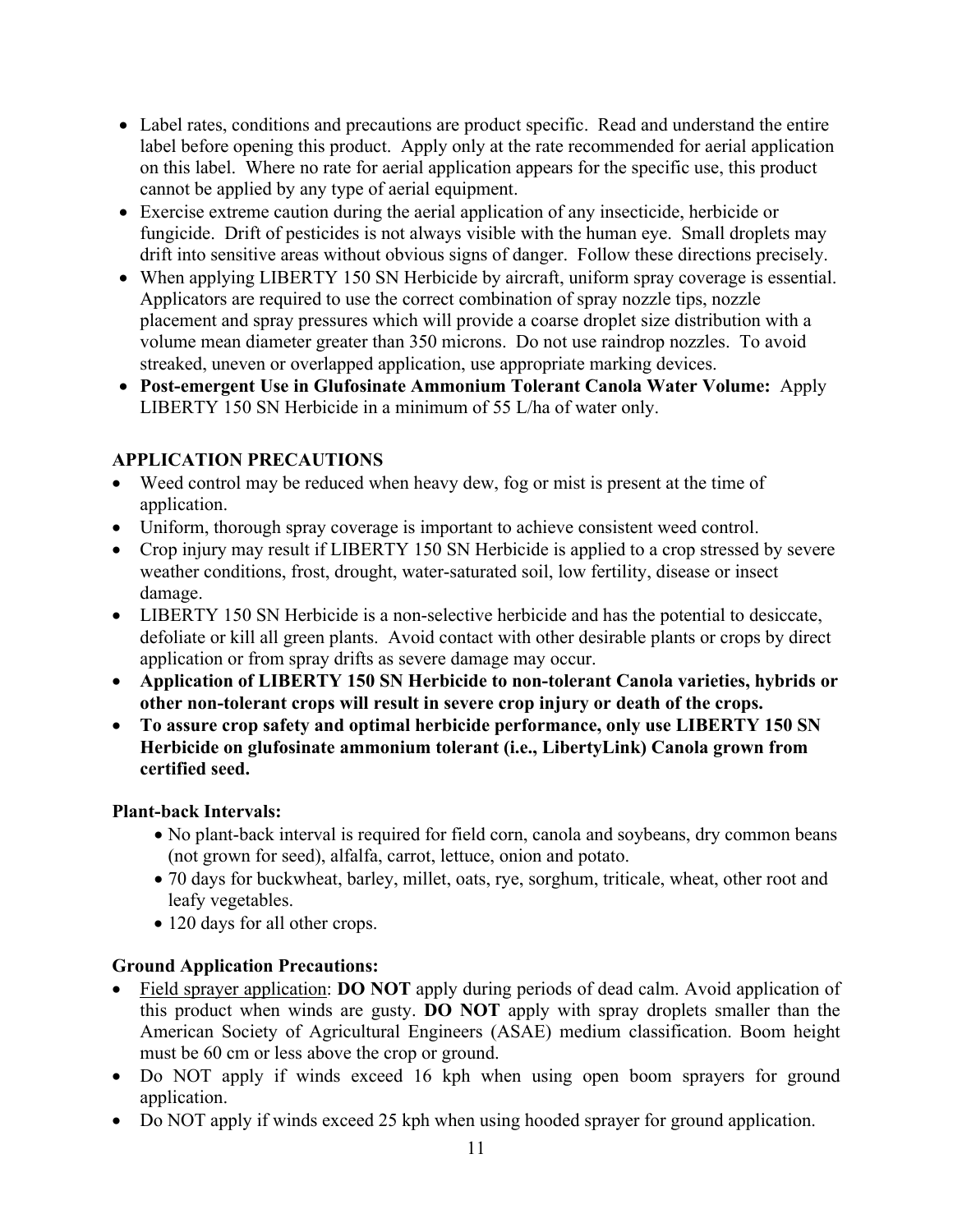• Do not use flood jet nozzles, controlled droplet application equipment or air-assisted spray equipment.

# **Aerial Application Precautions:**

- Aerial application: **DO NOT** apply during periods of dead calm. Avoid application of this product when winds are gusty. **DO NOT** apply when wind speed is greater than 16 km/h at flying height at the site of application. **DO NOT** apply with spray droplets smaller than the American Society of Agricultural Engineers (ASAE) coarse classification. To reduce drift caused by turbulent wingtip vortices, the nozzle distribution along the spray boom length **MUST NOT** exceed 65% of the wingspan or rotorspan.
	- Read and understand the entire label before opening this product. If you have questions, call BASF Canada at 1-877-371-2273 or obtain technical advice from the distributor or your provincial agricultural representative.

# **Aerial Application Operator Precautions:**

- Do not allow the pilot to mix chemicals to be loaded onto the aircraft. Loading of premixed chemicals with a closed system is permitted.
- It is desirable that the pilot have communication capabilities at each treatment site at the time of application.
- The field crew and the mixer/loaders must wear chemical resistant gloves, coveralls and goggles or face shield during mixing/loading, cleanup and repair. Follow the more stringent label precautions in cases where the operator precautions exceed the generic label recommendations on the existing ground boom label.
- All personnel on the job site must wash hands and face thoroughly before eating and drinking. Protective clothing, aircraft cockpit and vehicle cabs must be decontaminated regularly.

# **Rainfast Period**

• If rainfall occurs within 4 hours of application, effectiveness may be reduced.

# **Buffer Zones:**

Spot treatments using hand-held equipment DO NOT require a buffer zone.

The buffer zones specified in the table below are required between the point of direct application and the closest downwind edge of sensitive terrestrial habitats (such as grasslands, forested areas, shelter belts, woodlots, hedgerows, riparian areas and shrublands), sensitive freshwater habitats (such as lakes, rivers, sloughs, ponds, prairie potholes, creeks, marshes, streams, reservoirs and wetlands).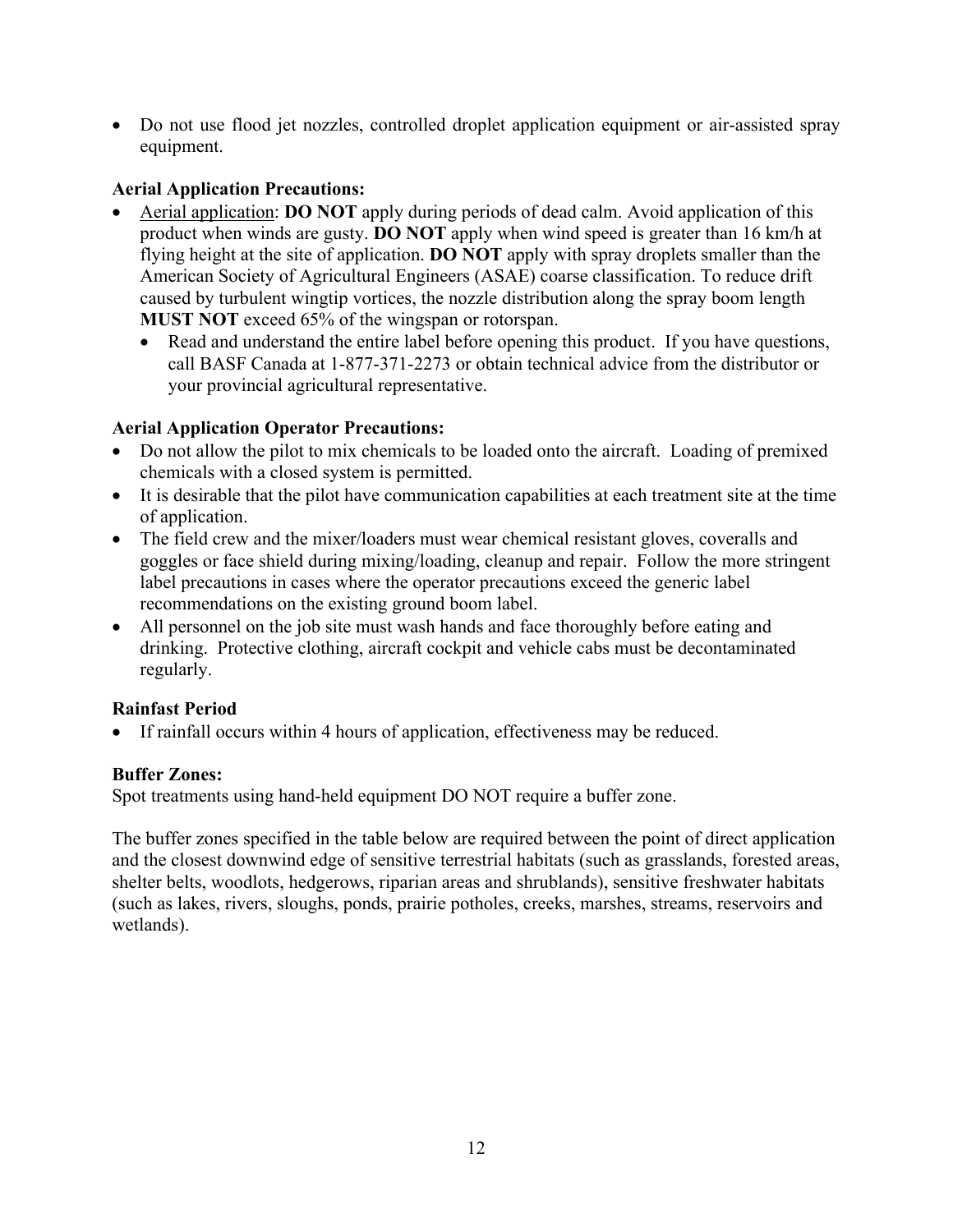|               | Crop   |                     | Buffer Zones (metres) Required for the Protection of: |                            |    |  |  |
|---------------|--------|---------------------|-------------------------------------------------------|----------------------------|----|--|--|
| Method of     |        |                     | Freshwater Habitat of Depths:                         | <b>Terrestrial Habitat</b> |    |  |  |
| application   |        |                     | Less than<br>1 <sub>m</sub>                           | Greater than<br>1 m        |    |  |  |
| Field sprayer | Canola |                     |                                                       | 0                          |    |  |  |
| Aerial        | Canola | Fixed-<br>0<br>wing |                                                       |                            | 35 |  |  |
|               |        | Rotary-<br>wing     |                                                       | $\theta$                   | 30 |  |  |

For tank mixes, consult the labels of the tank-mix partners and observe the largest (most restrictive) buffer zone of the products involved in the tank mixture and apply using the coarsest spray (ASAE) category indicated on the labels for those tank mix partners.

## **Section 11: Mixing Instructions**

- LIBERTY 150 SN Herbicide must be applied with properly calibrated, clean equipment.
- LIBERTY 150 SN Herbicide is specially formulated to mix readily in water.
- Prior to adding LIBERTY 150 SN Herbicide to the spray tank, ensure that the spray tank is thoroughly clean (see Section 12, "Sprayer Cleanup").
	- 1. Fill the tank three-quarters full with clean water.
	- 2. Add the correct amount of LIBERTY 150 SN Herbicide.
	- 3. Add the remaining amount of water, begin agitation, and spray out immediately.

#### **TANK-MIXES:**

When applied as a tank-mix combination, read and observe all label directions, including rates, personal protective equipment, restrictions and precautions for each product used in the tankmix. Always use in accordance with the most restrictive label restrictions and precautions.

#### **LIBERTY 150 SN Herbicide and Facet L (Glufosinate Ammonium Tolerant Canola only):**

When tank mixing with Facet L, always add LIBERTY 150 SN Herbicide first followed by Facet L, then add Merge Adjuvant.

#### **LIBERTY 150 SN Herbicide and CENTURION or SELECT: Glufosinate Ammonium Tolerant Canola only**

When tank mixing LIBERTY 150 SN Herbicide and CENTURION or SELECT, always add AMIGO adjuvant to the tank first, *then* add LIBERTY 150 SN Herbicide to the tank followed by the CENTURION or SELECT. When tank mixing with Facet L, always add AMIGO or Merge Adjuvant to the tank first, *then* add LIBERTY 150 SN Herbicide followed by Facet L, followed by CENTURION.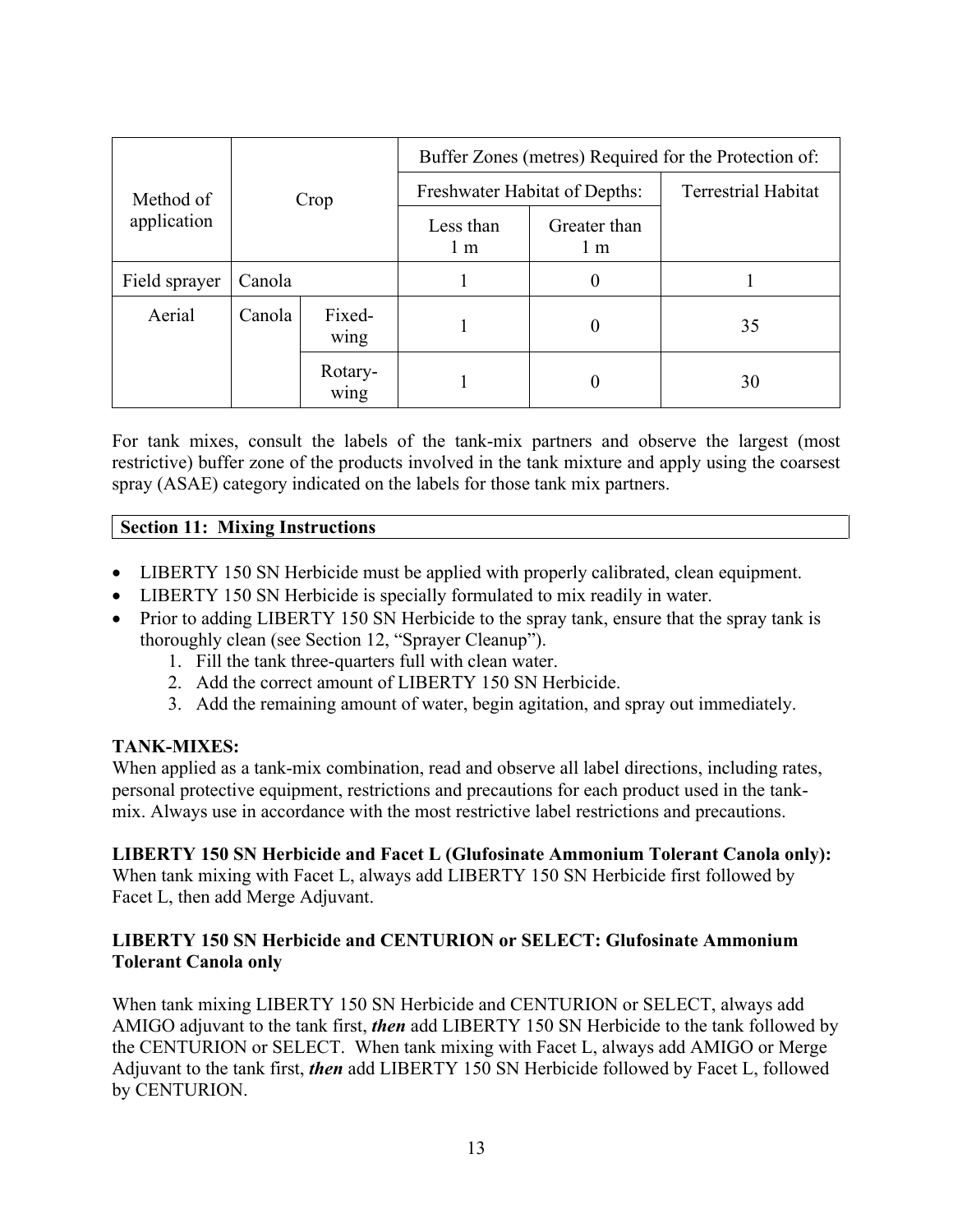## **The addition of an anti-foaming agent may reduce foaming, especially when using soft water.**

- 1. Thoroughly clean the sprayer by flushing the system with water containing detergent (see Section 12, "Sprayer Cleanup").
- 2. Fill clean spray tank half full with clean water. Agitation should be running the entire mixing procedure.
- 3. Add the correct amount of AMIGO. Continue to agitate until AMIGO is thoroughly mixed.
- 4. Add the required amount of LIBERTY 150 SN Herbicide to the spray tank. Continue to agitate until LIBERTY 150 SN Herbicide is thoroughly mixed.
- 5. If required, add the correct amount of Facet L.
- 6. Add the correct amount of CENTURION or SELECT along with the remaining amount of water necessary to fill the spray tank.
- 7. Continue to agitate or run the by-pass system, and spray out immediately.
- 8. After any break in the spraying operation, agitate thoroughly before spraying again. Check inside the tank to ensure that sprayer agitation is sufficient to remix the spray materials. Do not allow the mixture to sit overnight.
- 9. If an oil film starts to build up in the tank, drain it and clean tank with strong detergent solution.
- 10. Immediately after use, thoroughly clean the sprayer by flushing the system with water containing detergent (see Section 14, "Sprayer Cleanup").

# **Section 12: Sprayer Cleanup**

• Before and after using LIBERTY 150 SN Herbicide always complete a thorough cleaning of the spray tank, lines, and filter. Spray equipment should be thoroughly rinsed using a strong detergent solution.

# **Section 13: Livestock Feeding and Preharvest Intervals**

# **LIVESTOCK FEEDING:**

# **Canola:**

- Grain and meal from treated crop can be fed to livestock.
- Do not graze the treated crop or cut for hay; sufficient data are not available to support such use.

# **PREHARVEST INTERVALS:**

# **Canola:**

- When LIBERTY 150 SN Herbicide is tank mixed with Centurion or Select, observe a PHI of 60 days from the date of treatment (or last treatment when a second application has been made).
- When LIBERTY 150 SN Herbicide is tank mixed with Facet L, observe a PHI of 60 days from the date of treatment.